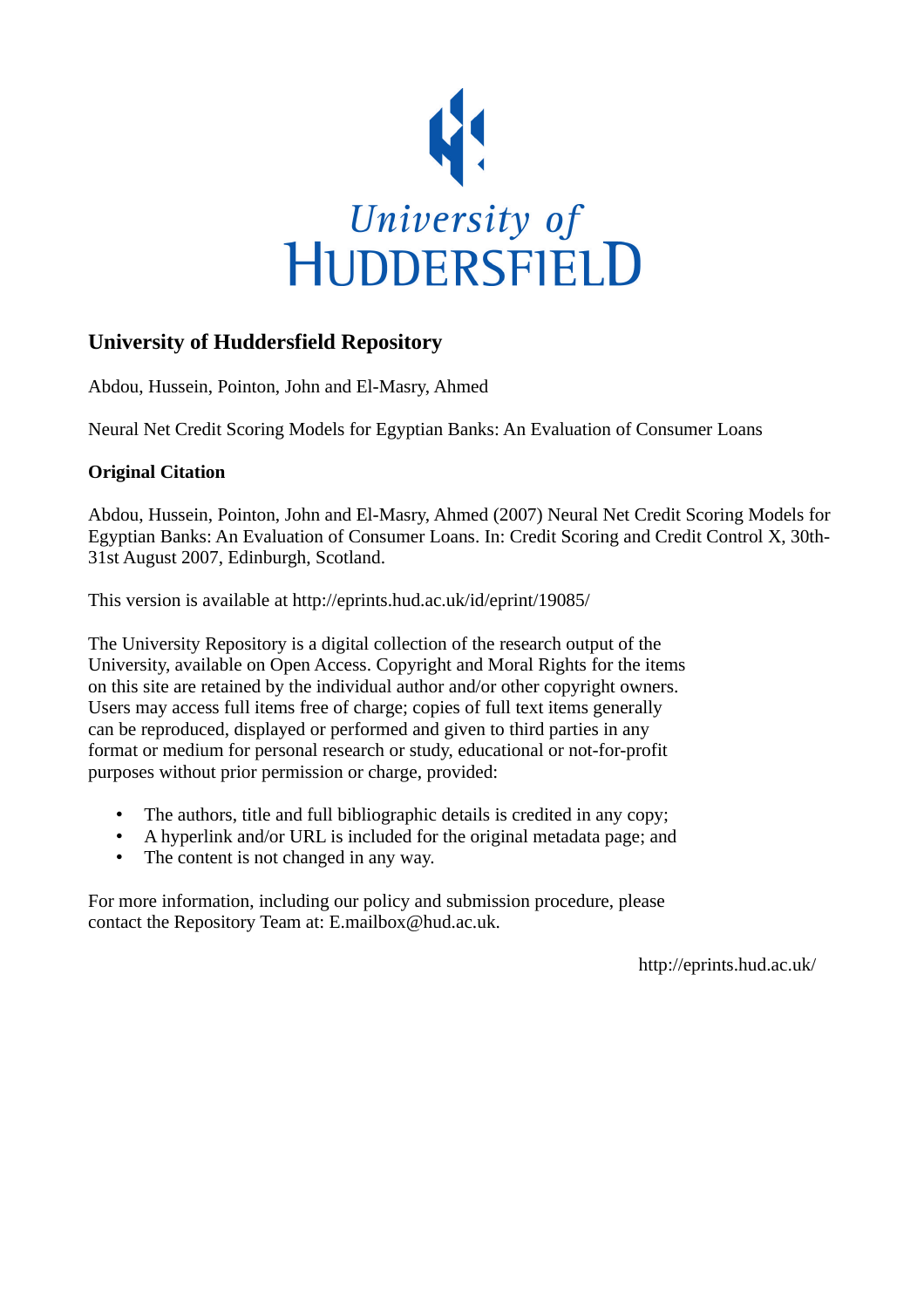# **Neural Net Credit Scoring Models for Egyptian Banks: An Evaluation of Consumer Loans**



#### **Hussein Abdou**

University of Plymouth Business School

University of Edinburgh Management SchoolCredit Research Centre Credit Scoring & Credit Control X: 29<sup>th</sup> & 31<sup>st</sup> August, 2007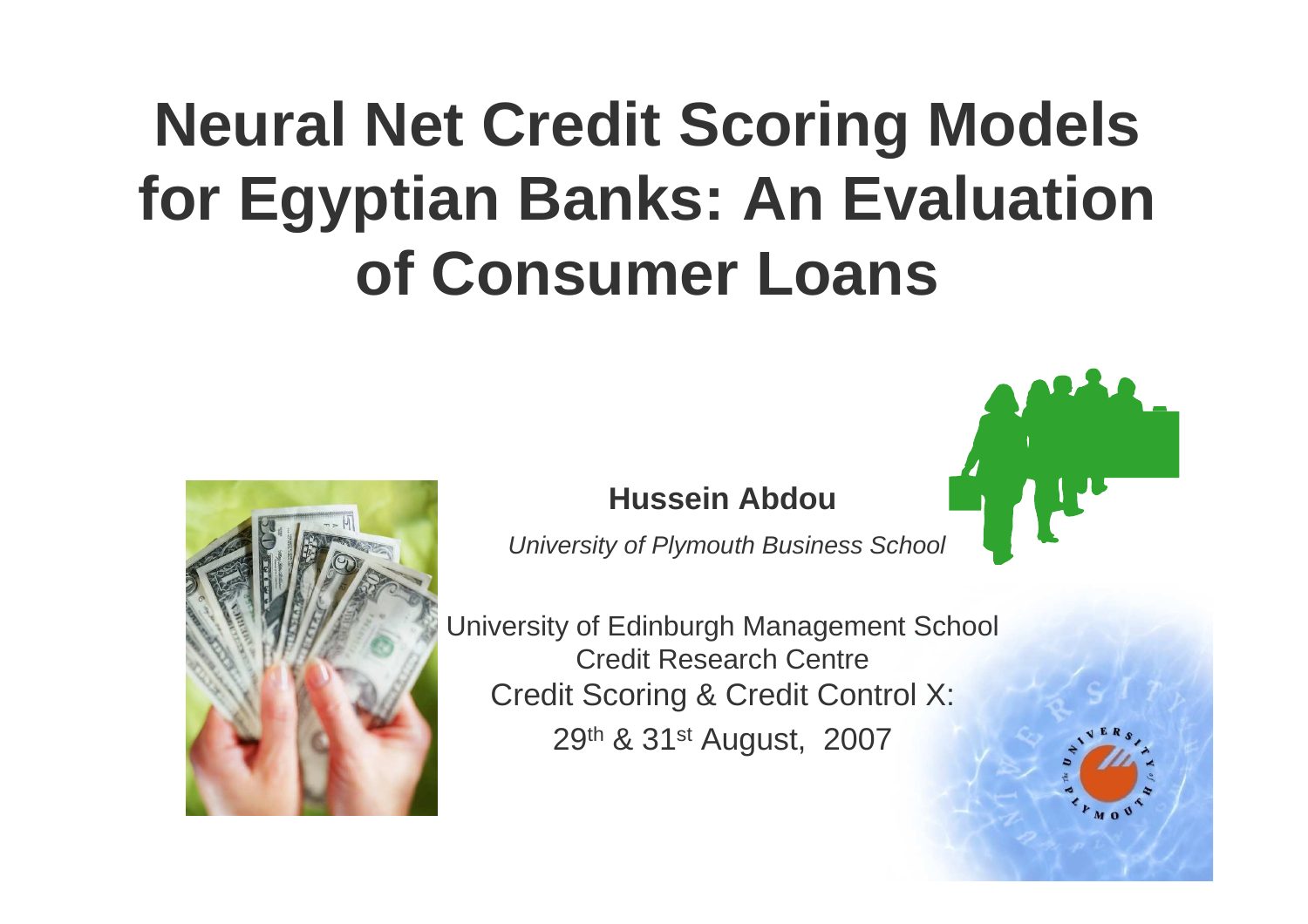# **Outline**

This presentation is organized as follows:

- Part one outlines introduction.
- Part two discusses the literature review.
- • Part three details the research methodology and data collection.
- Part four explains the results.
- • Part five concludes the study results and suggests the area for the future research.

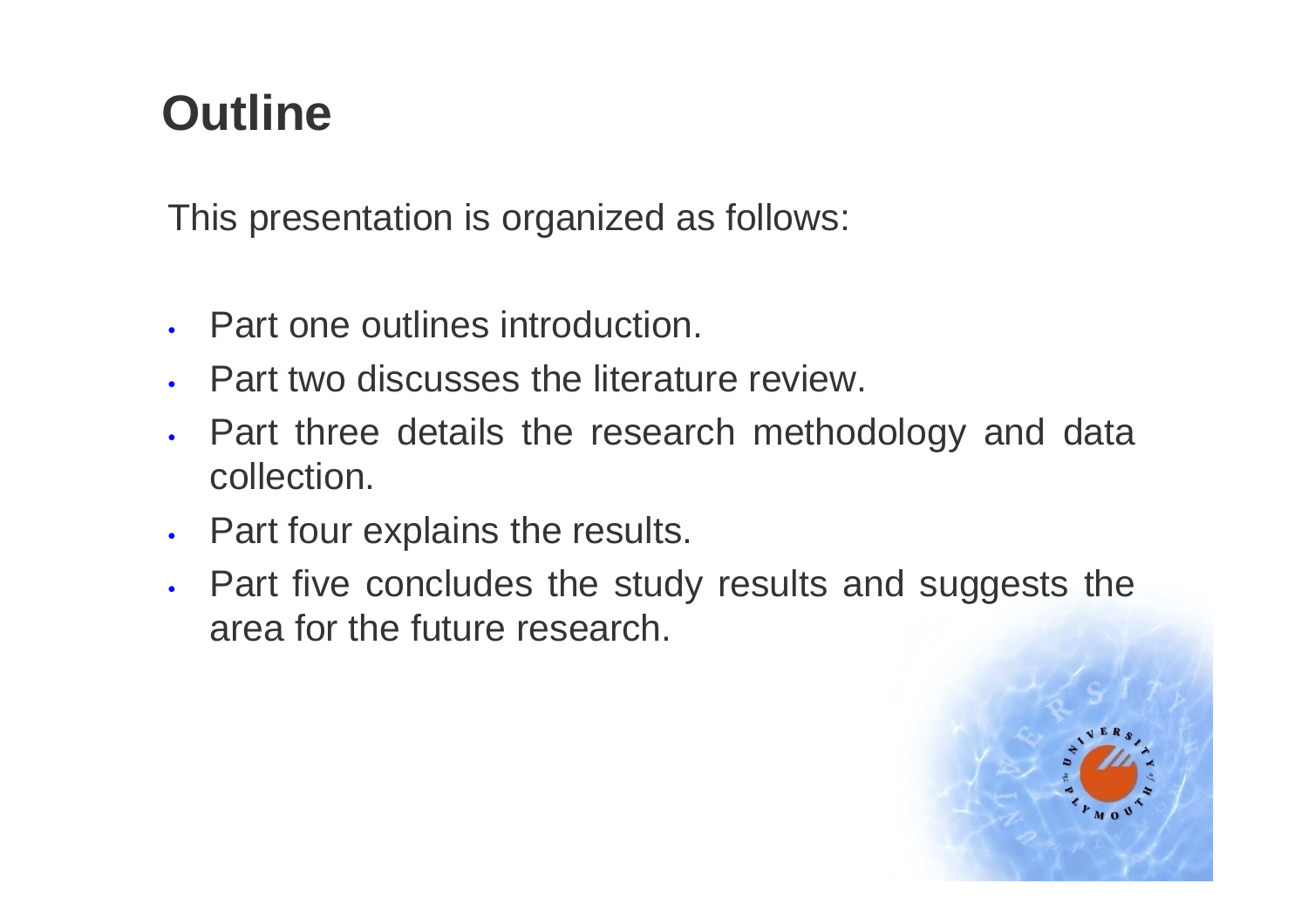# **Introduction**

- • Banking operations affect and are affected by the natural environment, and consequently the banks might have an important role to play in helping to raise environmental standards. (Thompson, 1998).
- • Egyptian banking sector structure includes: first, public sector banks (6 banks), second, private and joint venture banks (28 banks), and third, branches of foreign banks (7 banks).
- • Credit scoring is a quantitative evaluation technique employed by financial institutions "banks" to assess the creditworthiness for both individuals and firms that applies for loans (Long, 1973; Thomas et al.,2002).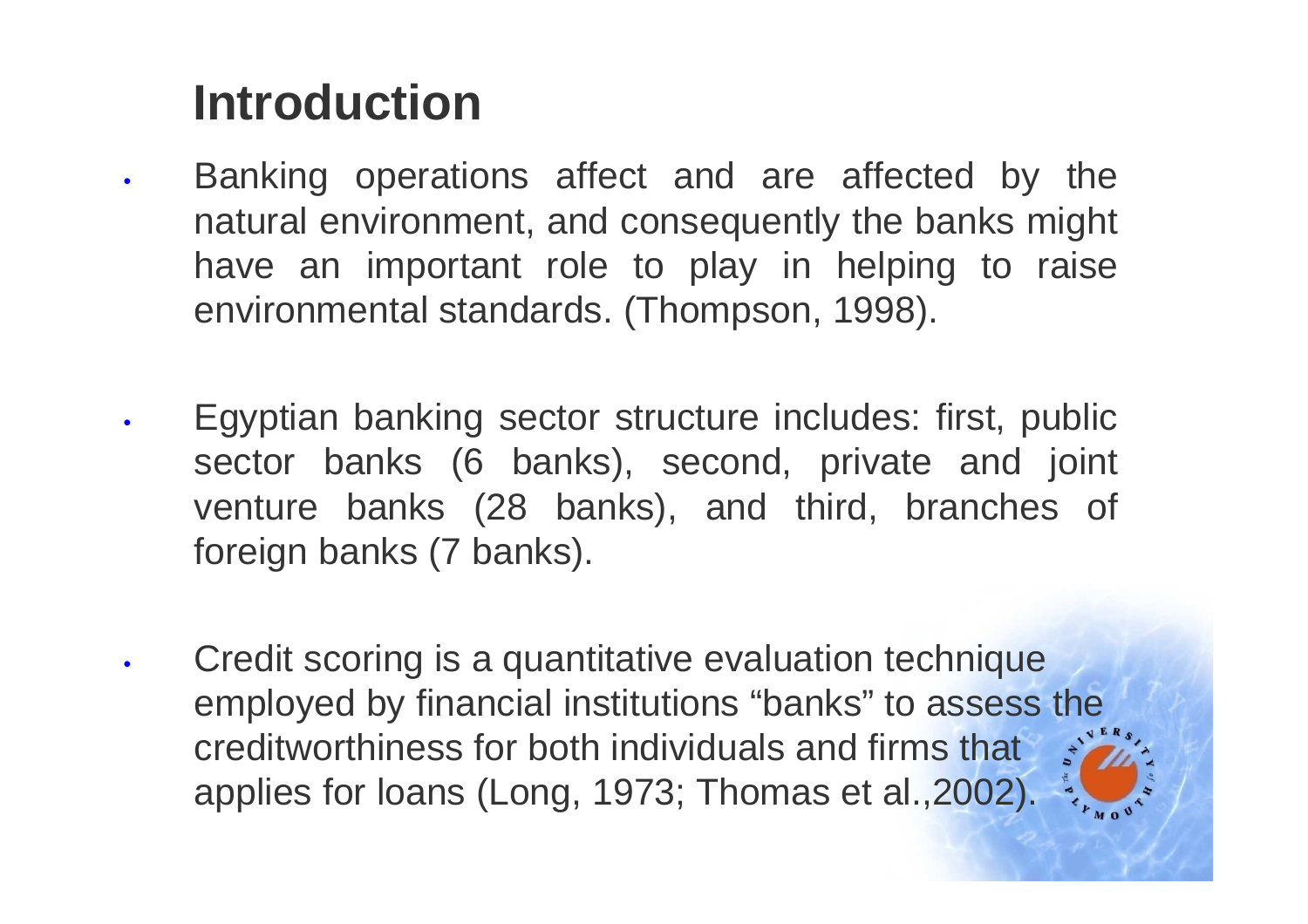### **Literature Review**

- Relevant literature is classified into:
- Credit scoring models for consumer loans (Orgler, 1971; Banasik et al., 2001; Sarlija et al., 2004; and Lee and Chen, 2005).
- Credit scoring models in general: including a comparison between different statistical techniques used in building credit scoring models (Desai et al., 1996; Chen and Huang, 2003; and Ong et al., 2005).
- • The chosen environment will be the Egyptian banking sector, in which no other studies (in the best of our knowledge) have investigated the use of sophisticated.<sup>\*\*</sup> statistical appraisal techniques in credit scoring.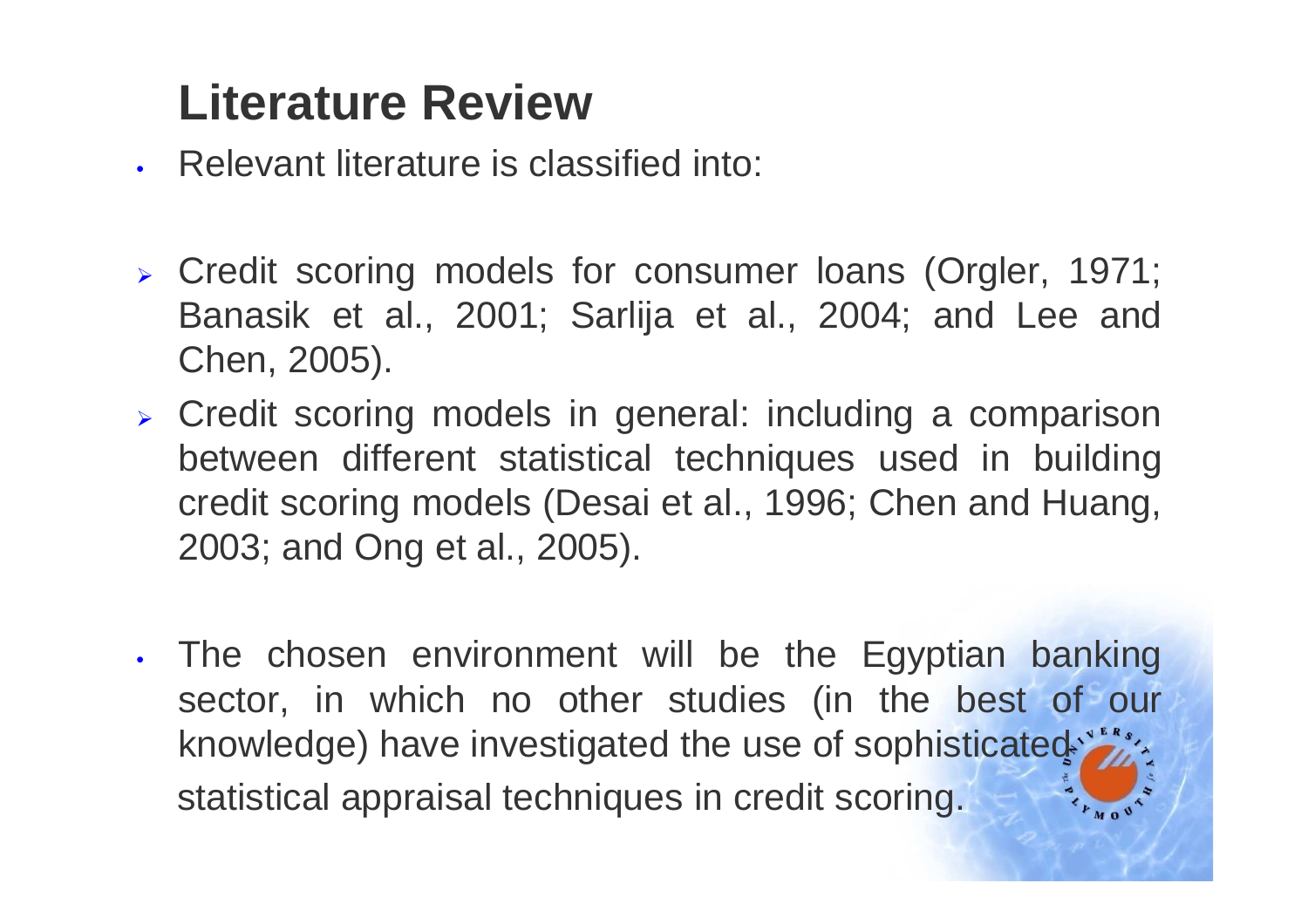# **Methodology**

In this part, statistical techniques used in buildingthe scoring models are as follows:

### **Conventional techniques:**

- •Discriminant analysis model (DA).
- Probit analysis model (PA).
- •Logistic regression model (LR).

### **Advanced techniques:**

- •Probabilistic neural nets (PNNs).
- •Multi-layer feed-forward nets (MLFNs).
- •Best net search (BNS).

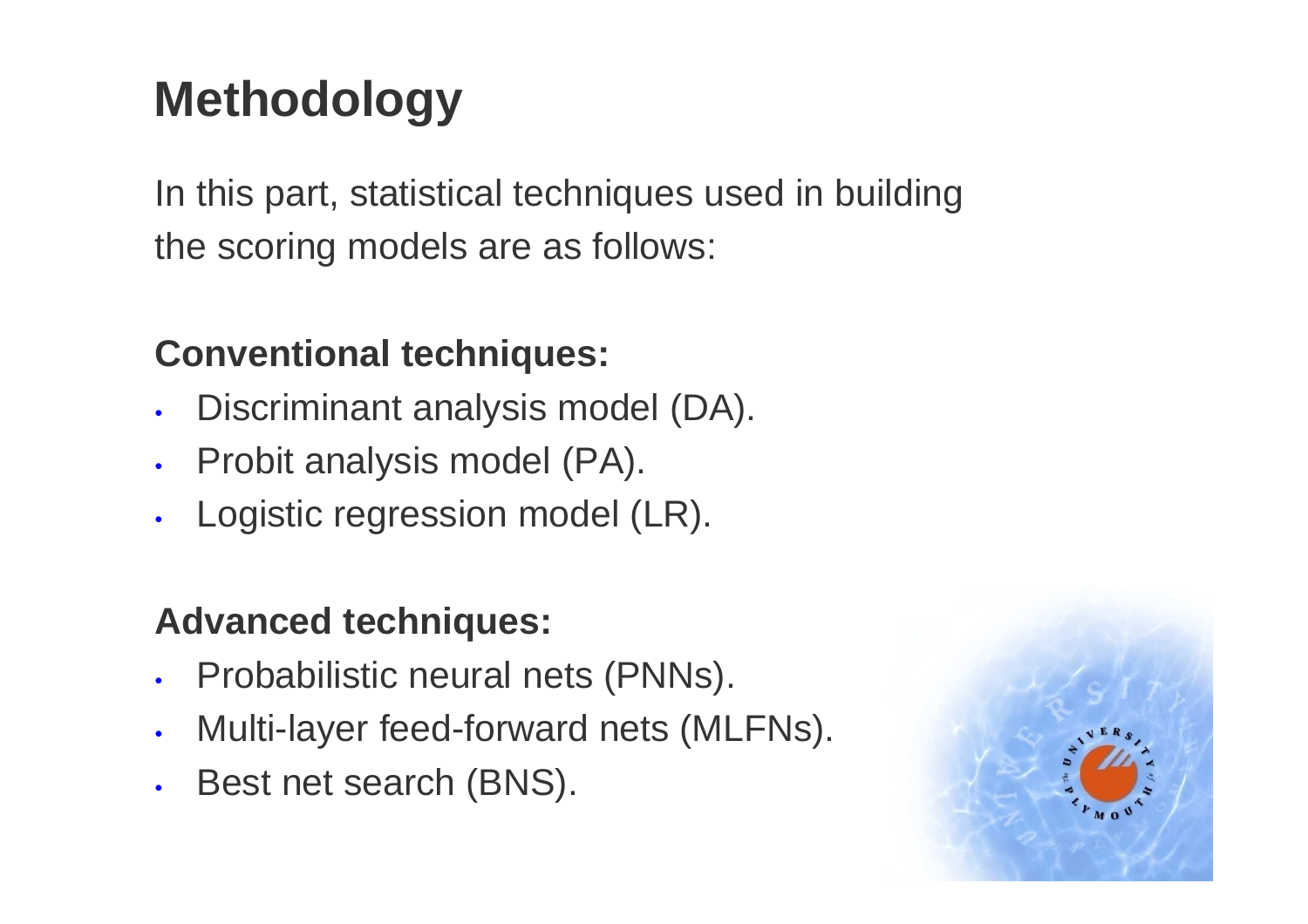# **Conventional techniques:**

**First is the DA,** which was first proposed by Fisher (1936)as a discrimination and classification technique.

The general formula of DA is as follows:

 $Z = \alpha + \delta_1 V_1 + \delta_2 V_2 + \dots + \delta_n V_n$ 

#### where

Z represents the discriminant (zed) score, α is the intercept term, and  $\delta_{\sf i}$ represents the respective coefficient in the linear combination ofexplanatory variables,  $V_i$ , for  $i = 1$  to n (Lee et al., 2002).

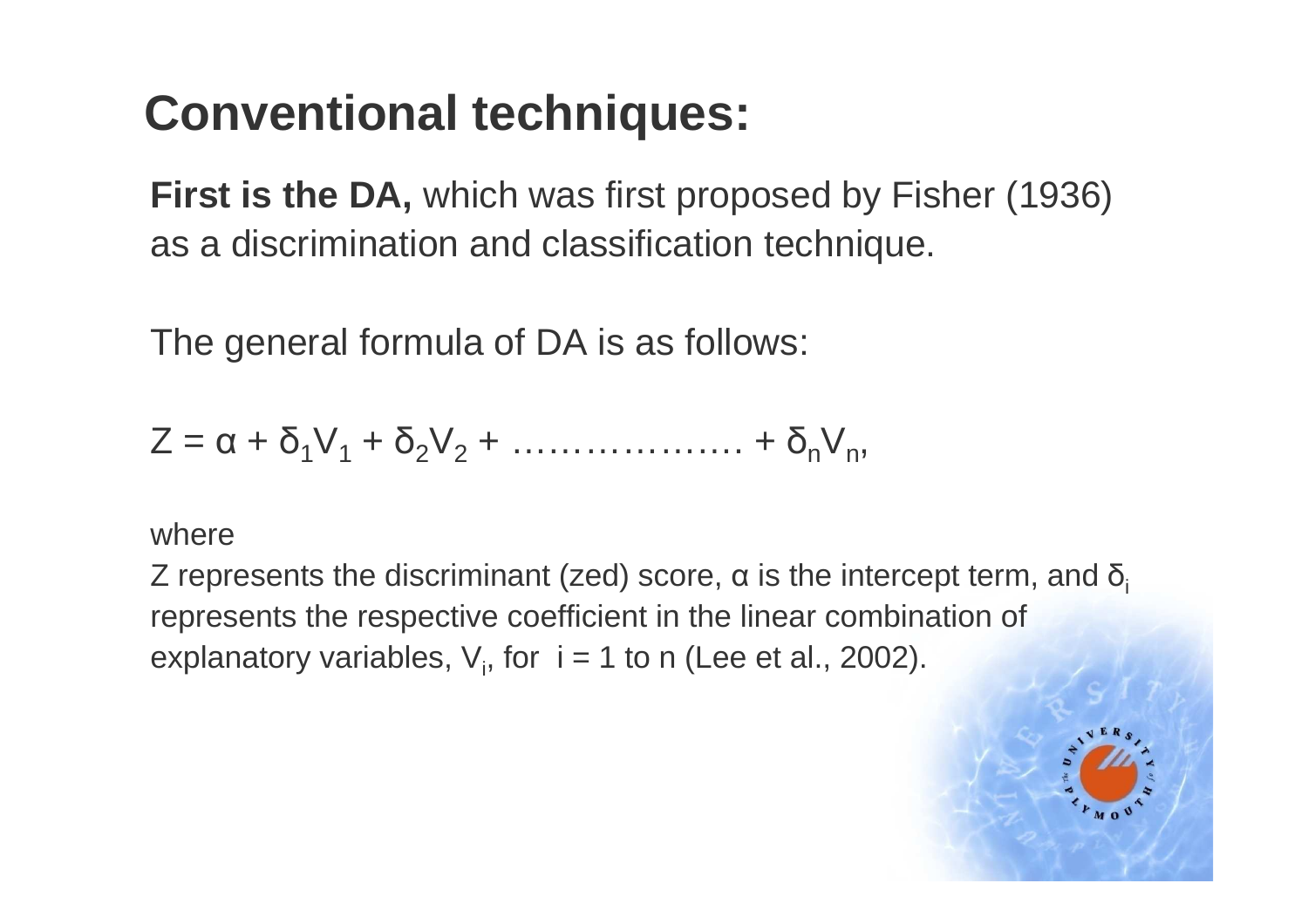**Second is the PA,** which is also usually used for the purposeof comparing the results (Maddala, 2001; and Pindyck andRubinfeld, 1997).

The general formula of DA is as follows:

$$
\text{Prob } (y = 1) = \Phi \left( \alpha + \delta_1 V_1 + \delta_2 V_2 + \ldots + \delta_n V_n \right),
$$

#### where

y is the zero-one binary outcome for a given set of value. Ф is the value from the cumulative normal distribution function.  $α$  is the intercept term, and δ $_{\sf i}$  represents the respective coefficient in the linear combination of explanatory variables,  $\mathsf{V}_{\mathsf{i}}$  , for  $\mathsf{i} = \mathsf{1}$  to  $\mathsf{n}$  (Abdou et al., 2007).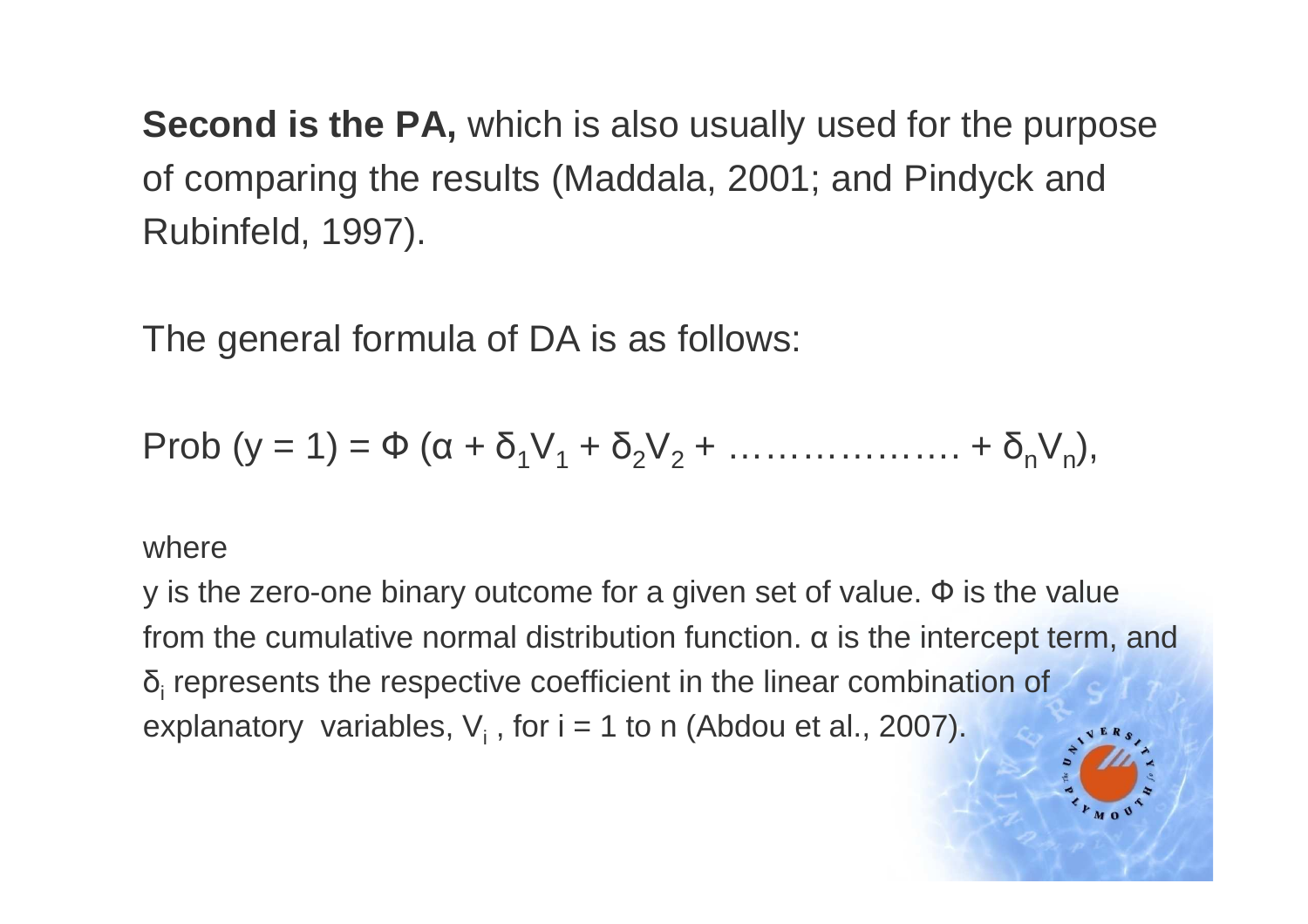**Third is the LR,** unlike other statistical techniques, is moresuitable for credit scoring problems (Lee and Chen, 2005).

The general formula of DA is as follows:

$$
log[p/(1-p)] = \alpha + \delta_1 V_1 + \delta_2 V_2 + \ldots + \delta_n V_n,
$$

where,

p is the probability of the outcome of interest,  $\alpha$  is the intercept term, and  $\delta_{\sf i}$ represents the respective coefficient in the linear combination of explanatoryvariables, V<sub>i</sub> , for i = 1 to n. The dependent variable is the logarithm of the odds, {Log [p/ (1-p)]}, which is the logarithm of the ratio of two probabilities of the outcome of interest (Lee et al., 2002).

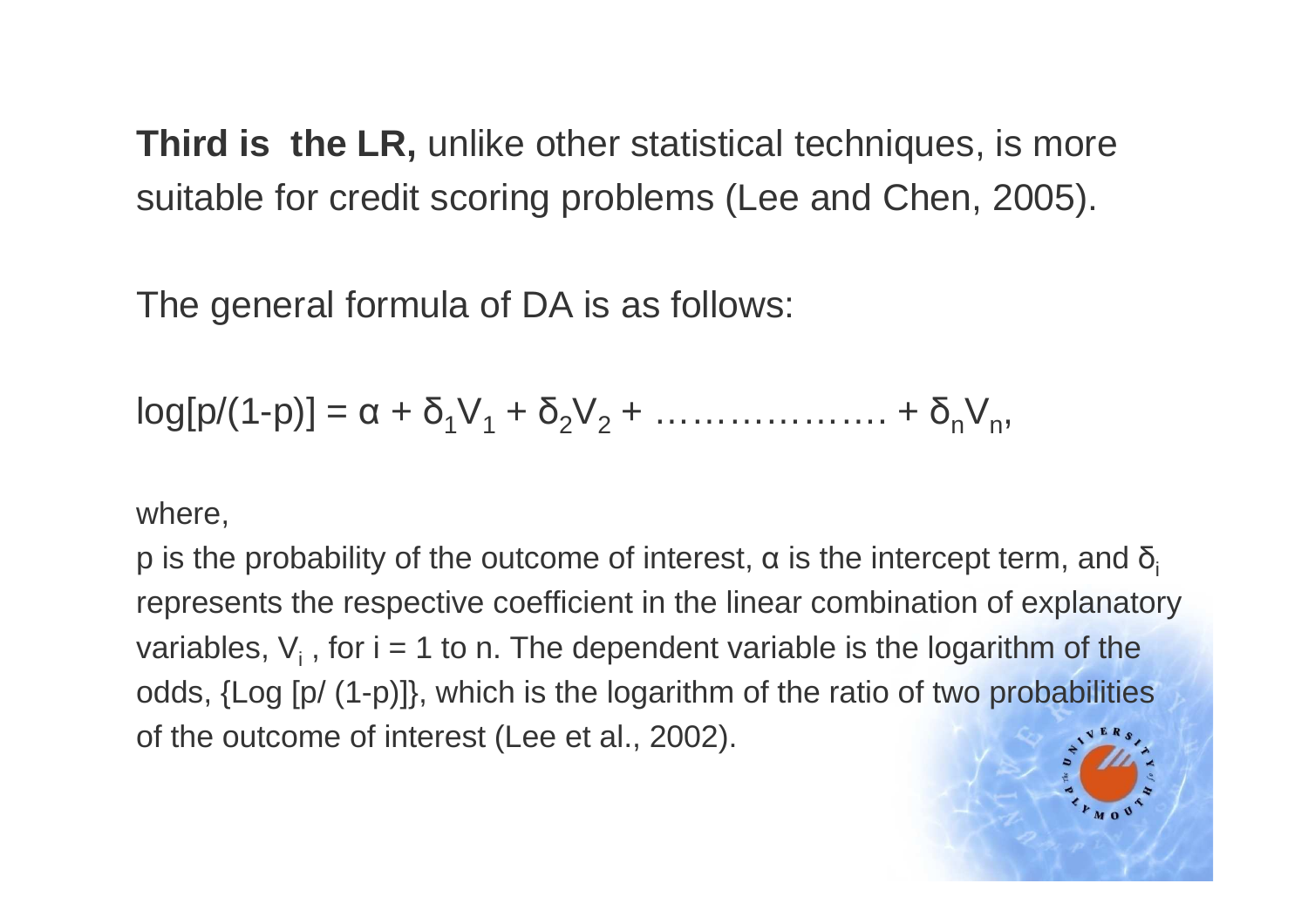### Advanced techniques**First PNN,**



Basic PNN structure (source: Palisade, 2005)

Output LayerSummation Layer (one neuron per category) Pattern Layer (one neuron per training case)

Inputs Layer

An implementation of statistical techniques, called kernel discriminant analysis, in which the processes are structured into a multi-layered feed forward net with four layers, is a probabilistic neural net(Bishop,1995).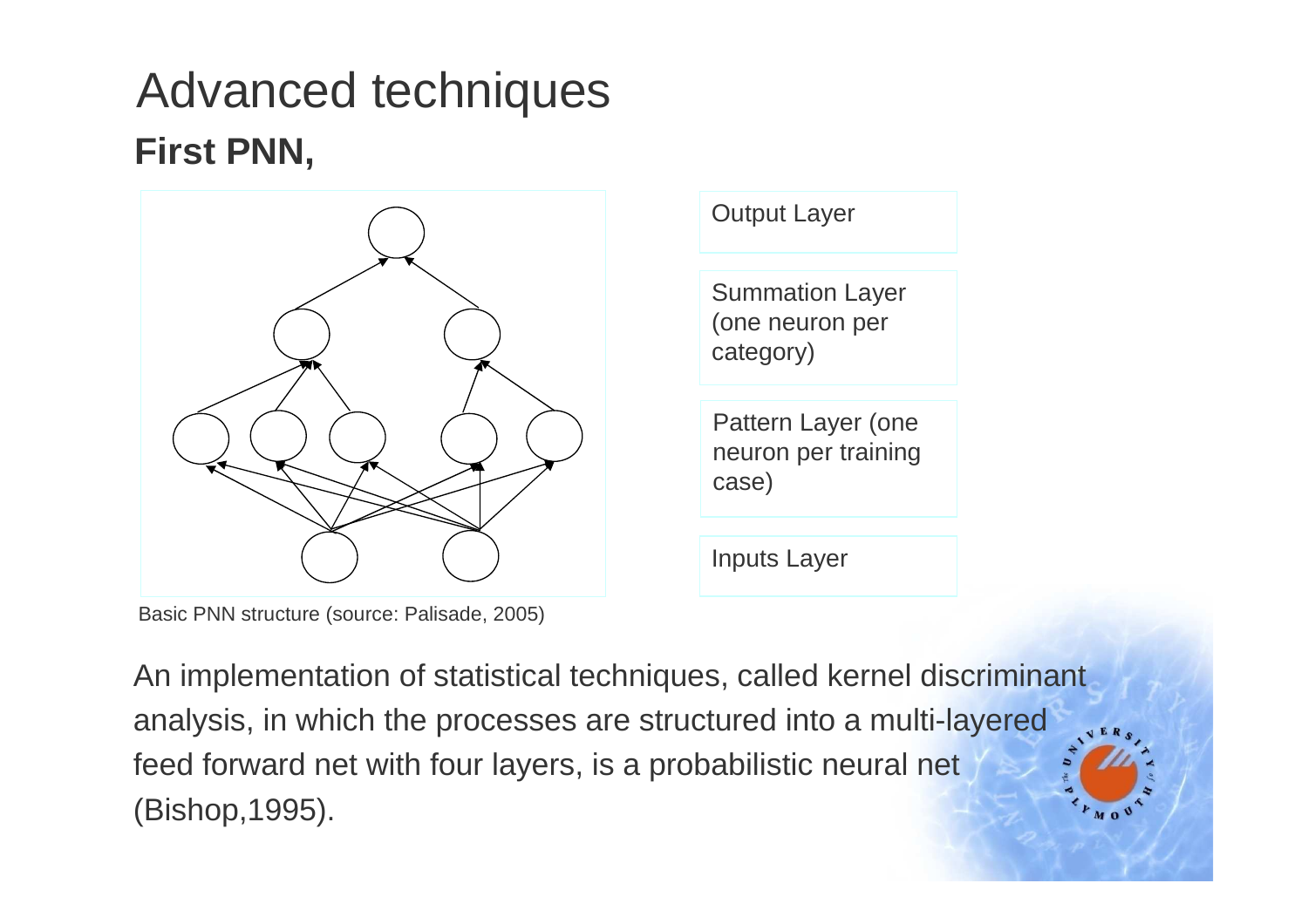### **Second MLFN with four nodes,**



Basic MLF nets architecture (source: Palisade, 2005)

It may be advisable to model a system using multi-layer feed-forward nets (multi-layer perceptron networks), in situations of complex relationships between variables (Masters, 1995; Palisade, 2005).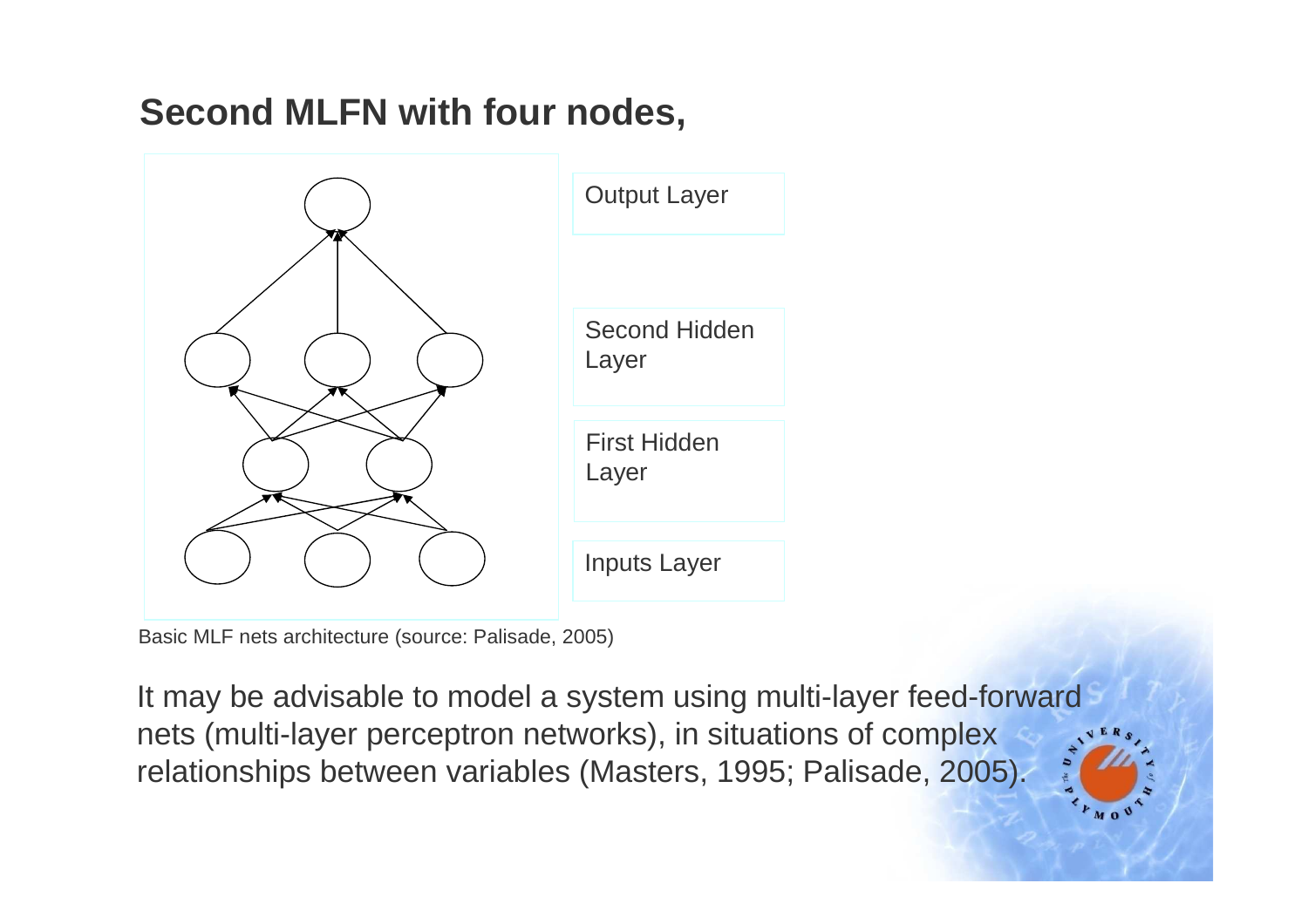Third BNS,

- From multi-layer feed-forward net with two to six nodes andfrom probabilistic neural net as well, was an option selected in the current Neural Tools package.
- Particular attributes of multi-layer feed-forward nets include reliability outside the training data range, compactness in size, an excellent classifier, and with a capability to generalize results from small training data. By contrast, probabilistic neural nets are particularly fast, they do not require a number of hidden layers and nodes, they have a parallel structure, and they classify and return probabilities for different dependent categories, and guarantee convergence to the optimal case (Masters, 1995; Palisade, 2005).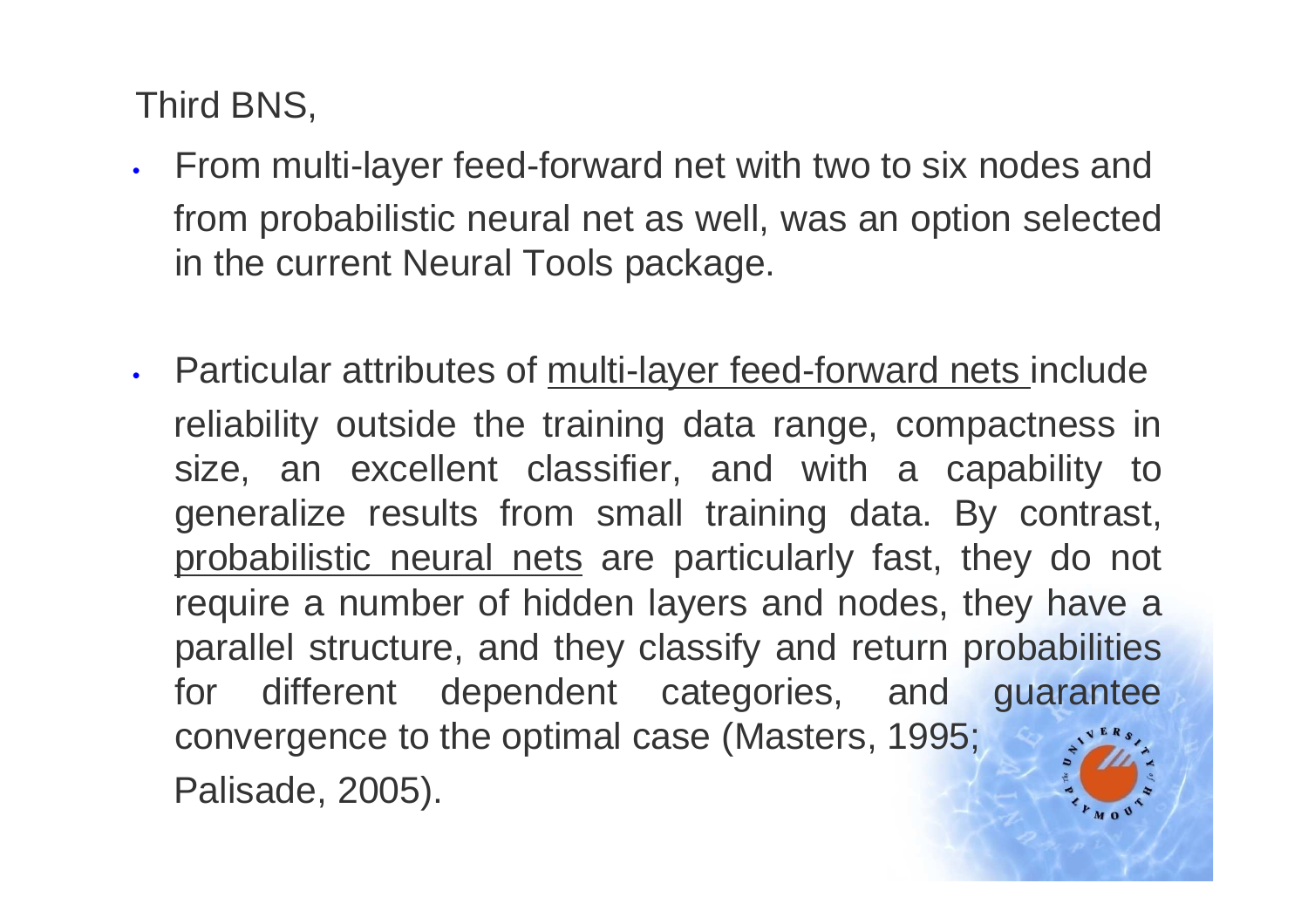# **Data Collection**

- •. In order to build the proposed credit scoring models, a personal loans data-set was provided by one of the commercial banks in Egypt. This consists of 581 personal loans with 433 good loans and 148 bad loans.
- Each bank customer in this data-set is linked to 20 independent variables, in addition to the dependent variable, Selected variables for the proposed models were reduced to 12 variables, as follows: loan amount, company, gender, marital status, age, monthly salary, additional income, house status, telephone, education, loans from other banks, and corporate guarantee.

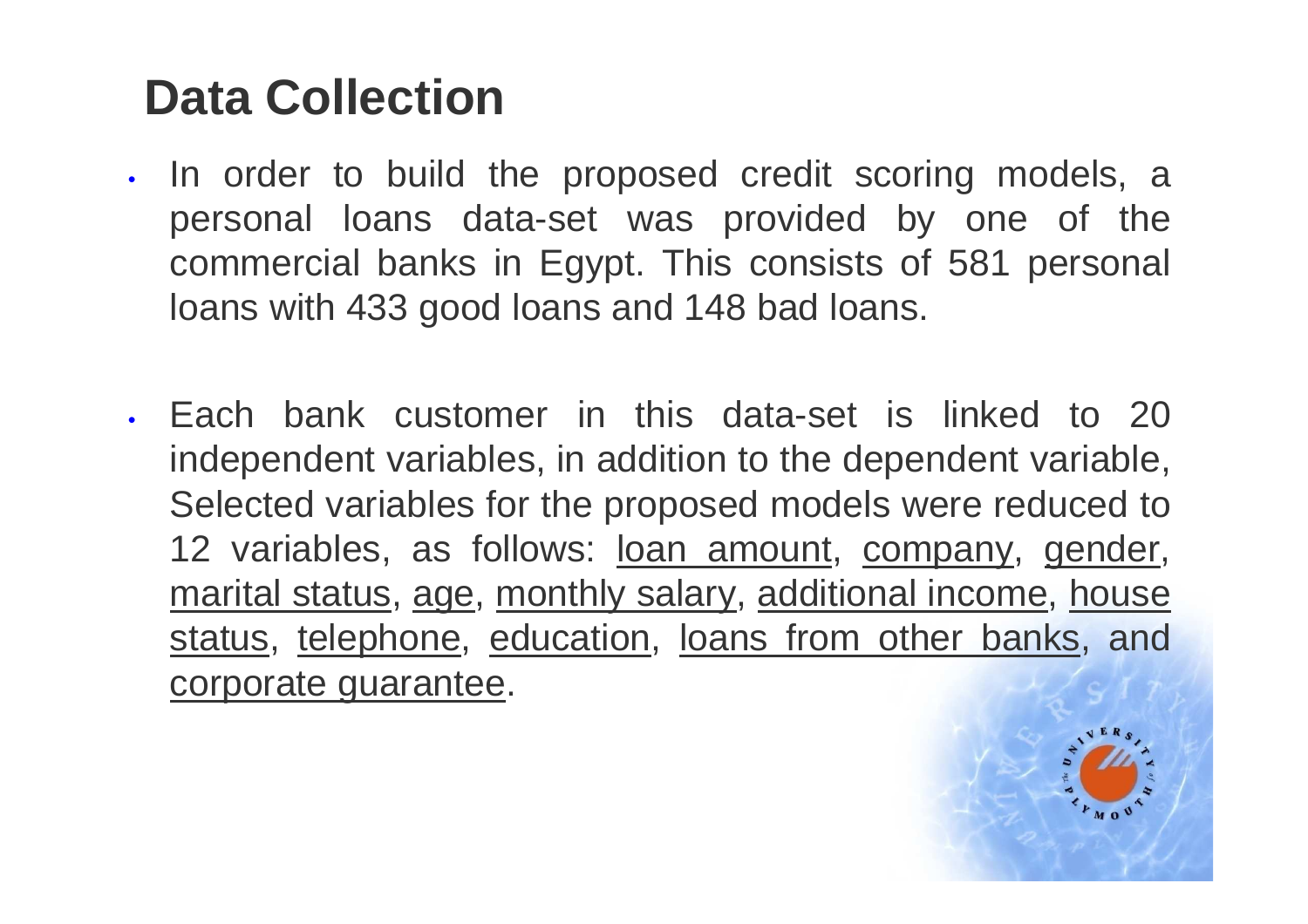### **Results**

#### **Whole Sample Credit Scoring Models**

Classification results for DA, DA<sup>1</sup>, PA, PA<sup>1</sup>, LR, LR<sup>1</sup>, PNN, and MLFN

| Model      | <b>ACC</b> Rate % | Model       | <b>ACC</b> Rate % |
|------------|-------------------|-------------|-------------------|
| DA         |                   | $DA_1$      |                   |
| Good       | 85.91             | Good        | 85.91             |
| <b>Bad</b> | 89.19             | <b>Bad</b>  | 89.86             |
| Total      | 86.75             | Total       | 86.92             |
| <b>PA</b>  |                   | $PA_1$      |                   |
| Good       | 94.00             | Good        | 93.07             |
| <b>Bad</b> | 69.59             | <b>Bad</b>  | 70.27             |
| Total      | 87.78             | Total       | 87.26             |
| <b>LR</b>  |                   | $LR_1$      |                   |
| Good       | 94.00             | Good        | 93.76             |
| <b>Bad</b> | 71.62             | <b>Bad</b>  | 70.95             |
| Total      | 88.30             | Total       | 87.95             |
| <b>PNN</b> |                   | <b>MLFN</b> |                   |
| Good       | 97.92             | Good        | 96.07             |
| Bad        | 88.51             | <b>Bad</b>  | 85.81             |
| Total      | 95.52             | Total       | 93.46             |

Cut-off point 0.50, only applicable for conventional techniques.

Models in this section were built using the whole sample, including the neural net models.

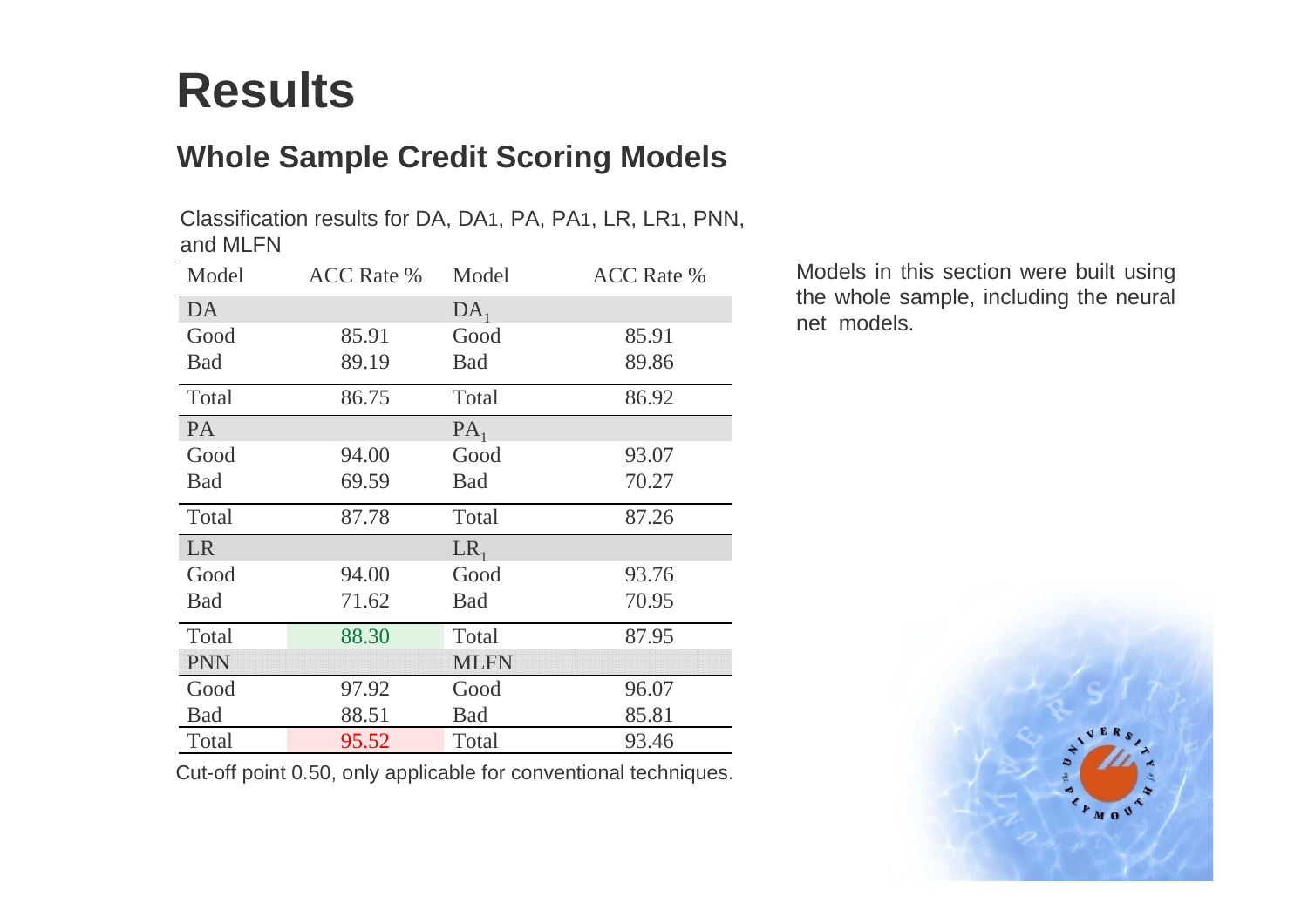#### **Validated Scoring Models**

| Sample       | Hold-out sample   | Training sample   | Overall sample    |
|--------------|-------------------|-------------------|-------------------|
| Model        | <b>ACC Rate %</b> | <b>ACC Rate %</b> | <b>ACC Rate %</b> |
| <b>RDA</b>   |                   |                   |                   |
| Good         | 87.95             | 86.00             | 86.37             |
| Bad          | 81.82             | 88.70             | 87.16             |
| Total        | 86.21             | 86.67             | 86.57             |
| <b>RPA</b>   |                   |                   |                   |
| Good         | 95.18             | 94.00             | 94.23             |
| <b>Bad</b>   | 45.45             | 72.17             | 66.22             |
| Total        | 81.03             | 88.60             | 87.09             |
| <b>RLR</b>   |                   |                   |                   |
| Good         | 95.18             | 93.71             | 94.00             |
| Bad          | 42.42             | 74.78             | 67.57             |
| Total        | 80.17             | 89.03             | 87.26             |
| <b>RPNN</b>  |                   |                   |                   |
| Good         | 96.39             | 98.00             | 97.69             |
| <b>Bad</b>   | 57.58             | 81.74             | 76.35             |
| Total        | 85.34             | 93.98             | 92.25             |
| <b>RMLFN</b> |                   |                   |                   |
| Good         | 95.18             | 99.14             | 98.38             |
| <b>Bad</b>   | 42.42             | 76.52             | 68.92             |
| Total        | 80.17             | 93.55             | 90.88             |

Classification results using the RDA, RPA,RLR, RPNN and RMLFN : predictions (in columns) versus observations (in rows).

> For the purpose of making a fair comparison between conventional techniques and neural net techniques, and to avoid a sample bias which might happen in the above whole sample analysis, we apply a simple validation technique by dividing the a training data-set into hold-out sample and a (testing) sample.



Cut-off point 0.50, only applicable for conventional techniques.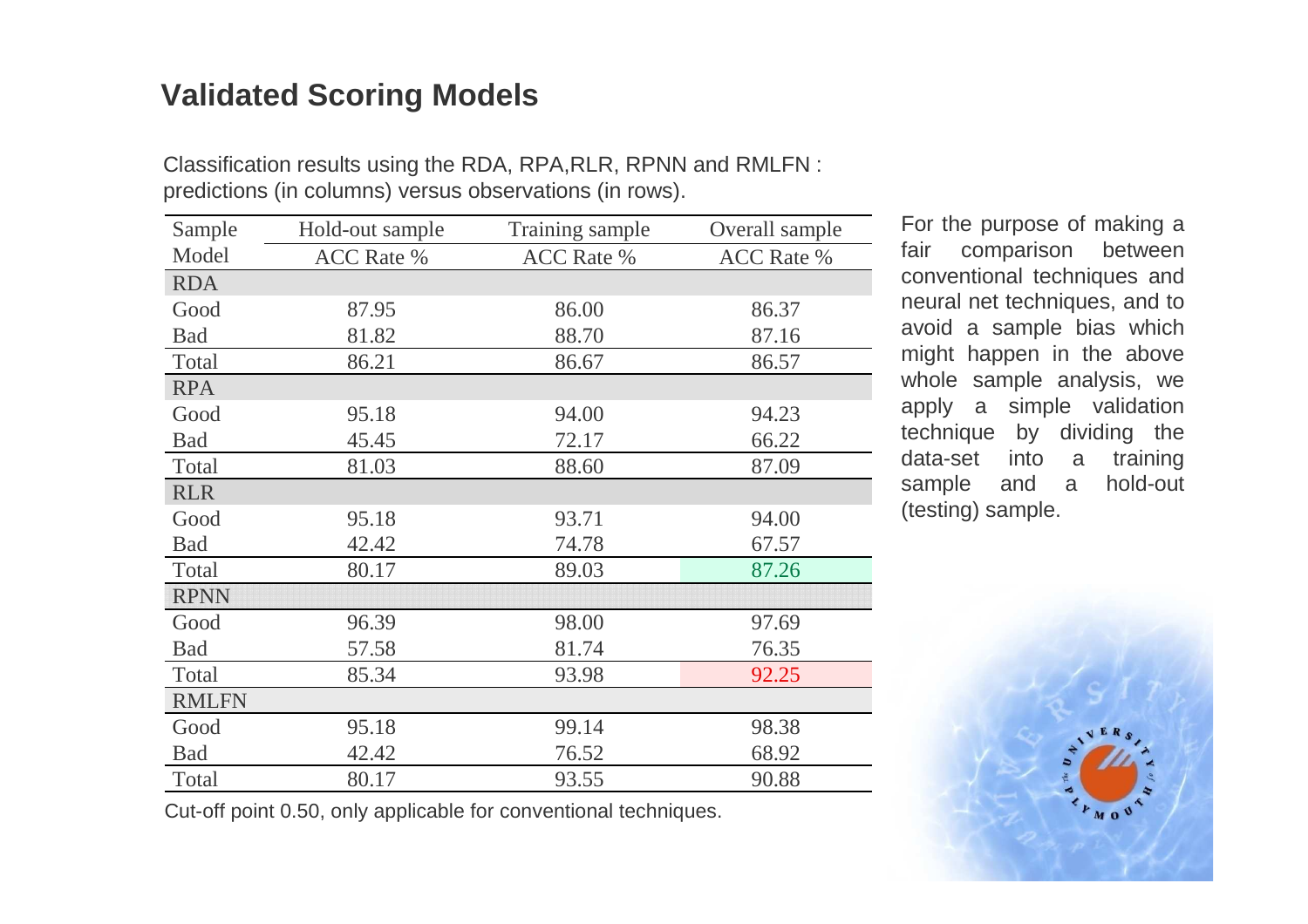#### **Powerful Neural Net Models**

| Sample              | Hold-out sample   | Training sample   | Overall sample    |
|---------------------|-------------------|-------------------|-------------------|
| <b>Neural Net</b>   | <b>ACC Rate %</b> | <b>ACC Rate %</b> | <b>ACC</b> Rate % |
| PNN <sub>2</sub>    | 90.52             | 95.91             | 94.84             |
| $PNN_7^*$           | 90.52             | 97.63             | 96.21             |
| $PNN_{11}$          | 89.66             | 96.77             | 95.35             |
| $PNN_{14}$          | 85.34             | 97.63             | 95.18             |
| $PNN_{15}$          | 84.48             | 97.85             | 95.18             |
| $MLFN$ <sub>2</sub> | 81.90             | 95.91             | 93.12             |
| $MLFN$ <sub>4</sub> | 84.48             | 95.70             | 93.46             |
| $MLFN_{9}^*$        | 86.21             | 95.91             | 93.98             |
| $MLFN_{12}$         | 85.34             | 95.27             | 93.29             |
| $MLFN_{20}$         | 84.48             | 95.27             | 93.12             |
| $BNS_1-PNN$         | 84.48             | 97.42             | 94.84             |
| $BNS8$ -PNN*        | 88.79             | 96.56             | 95.01             |
| $BNS_{16}$ -MLFN-5N | 83.62             | 97.63             | 94.84             |
| $BNS_{18}$ -MLFN-5N | 89.66             | 95.91             | 94.66             |
| $BNS_{10}$ -MLFN-5N | 85.34             | 97.20             | 94.84             |

Classification results for the best five PNNs, MLFNs and BNSs

\*The best model under each net is highlighted.

Looking for a powerful model using the neural nets'capabilities, we ran the PNNs and the MLFNs again with the BNSs. The experiment was repeated 20 times with a different hold-out (testing) sub-sample each time and the remaining data-set was the training sample. The reason for repeating the process was whether to investigate different results, in terms of average correct classification rate, were being achieved because of the **random** selection procedure as part of the software design.

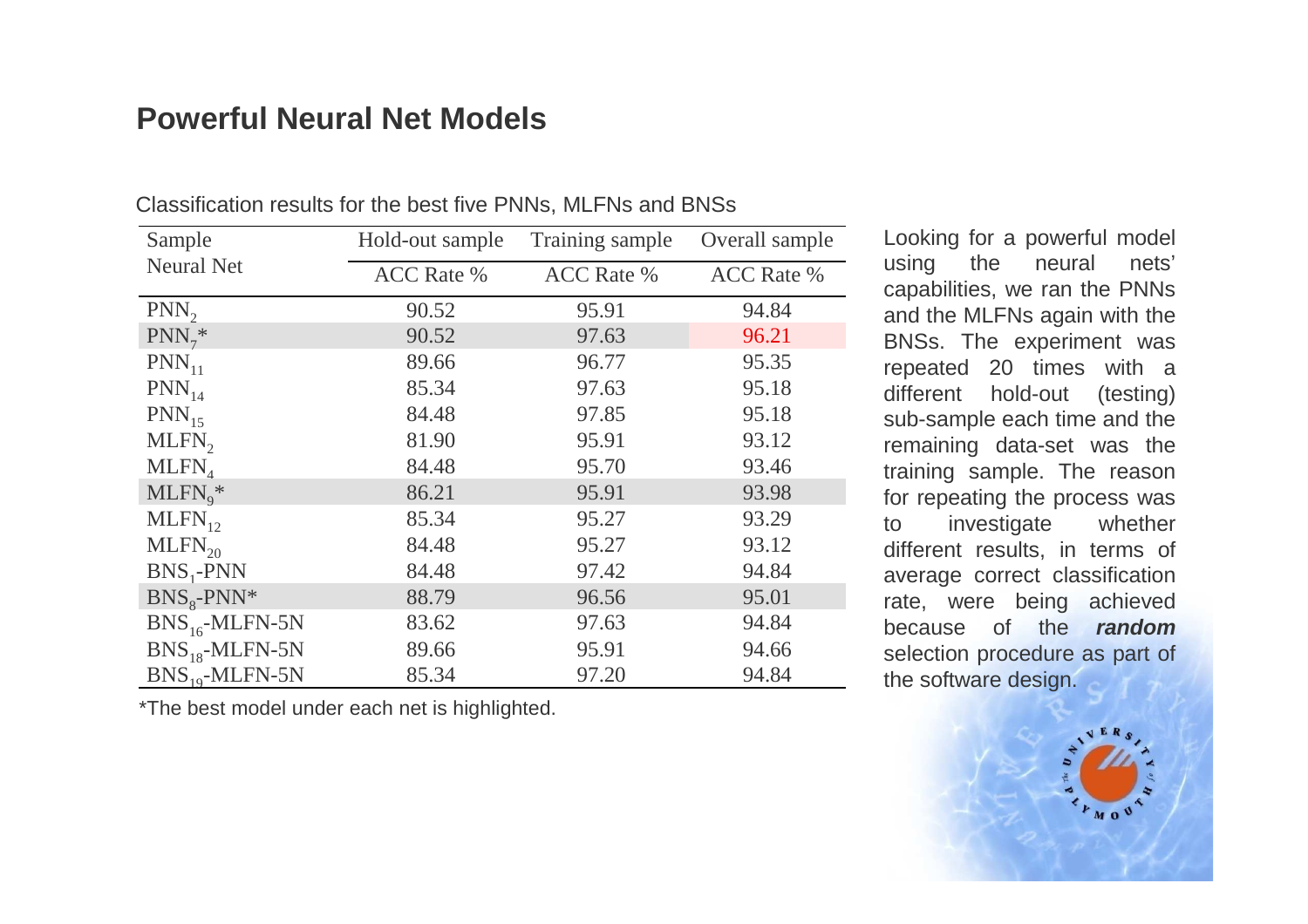- For the purpose of comparing results of all models developed in this research, and in order to evaluate the overall credit scoring capability and effectiveness:
- The misclassification costs, besides average correct classification rates, have been taken into account, in order to find the minimum expected misclassification cost in a credit scoring model (West, 2000). Since the cost associated with type I errors differ from those associated with type II errors.

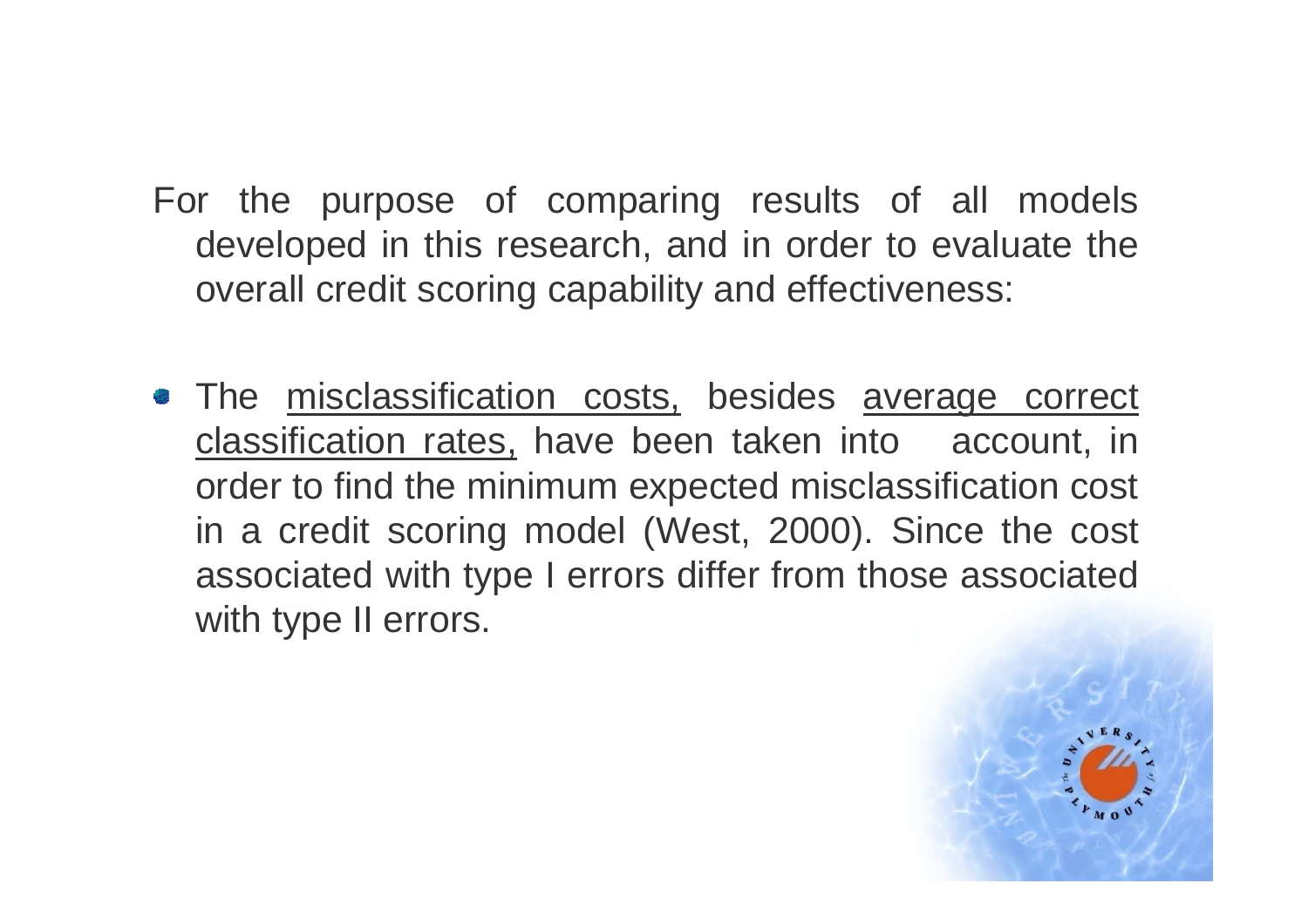#### **Comparison of results of different credit scoring models**

| Scoring<br>model | <b>ACC Rate %</b><br>(Overall sample) | <b>Estimated</b><br>misclassification cost |
|------------------|---------------------------------------|--------------------------------------------|
| DA               | 86.75                                 | 0.2428                                     |
| $DA_1$           | 86.92                                 | 0.2343                                     |
| <b>RDA</b>       | 86.57                                 | 0.2653                                     |
| PA               | 87.78                                 | 0.4324                                     |
| $PA_1$           | 87.26                                 | 0.4307                                     |
| <b>RPA</b>       | 87.09                                 | 0.4737                                     |
| <b>LR</b>        | 88.30                                 | 0.4065                                     |
| $LR_1$           | 87.95                                 | 0.4169                                     |
| <b>RLR</b>       | 87.26                                 | 0.4582                                     |
| <b>PNN</b>       | 95.52                                 | 0.1620                                     |
| <b>RPNN</b>      | 92.25                                 | 0.3187                                     |
| $PNN_7^*$        | 96.21                                 | 0.1482                                     |
| <b>MLFN</b>      | 93.46                                 | 0.2102                                     |
| <b>RMLFN</b>     | 90.88                                 | 0.4083                                     |
| $MLFN_{9}$       | 93.98                                 | 0.2188                                     |
| $BNS8$ -PNN      | 95.01                                 | 0.1740                                     |

Comparing ACC Rates, and estimated misclassification costs for the selected techniques

**\***Best model amongst all models.

Note: for all models Type II errors exceeded Type I errors except for the first three conventional models: DA, DA<sub>1,</sub> RDA.

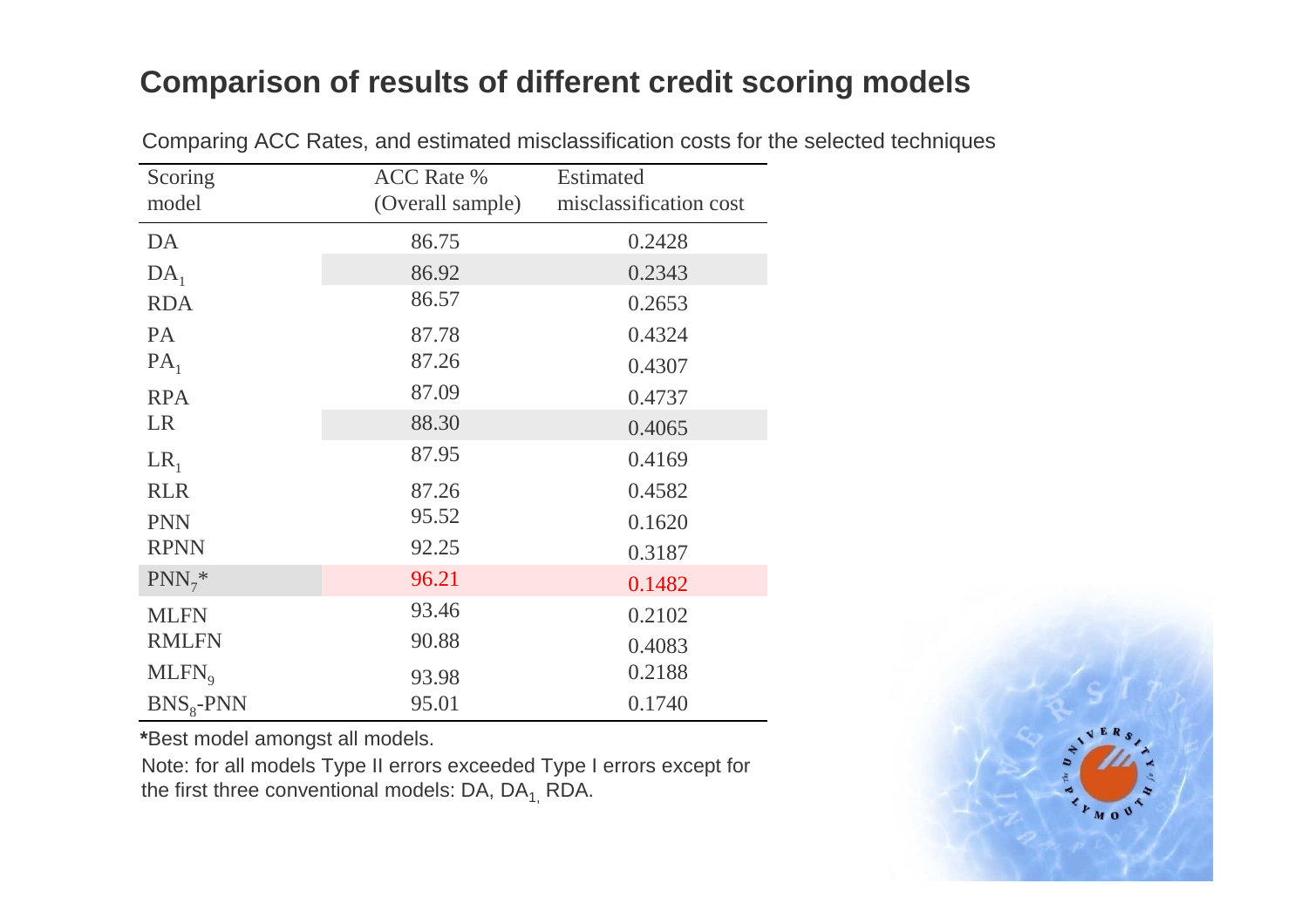#### **Powerful Neural Net Models**

There is evidence of significant differences between the neural nets models.

|                                             | NN Models                                |  |
|---------------------------------------------|------------------------------------------|--|
|                                             | [comprising 20 PNN, 20 MLFN, and 20 BNS] |  |
| Count                                       | 60                                       |  |
| Average (Mean)                              | 93.4653                                  |  |
| <b>Standard deviation</b>                   | 1.13189                                  |  |
| <b>ANOVA F-Ratio</b>                        | $12.73***$                               |  |
| Fisher's least significant difference test: |                                          |  |
| PNN-MLFN                                    | $1.5225**$                               |  |
| <b>PNN-BNS</b>                              | $0.6530**$                               |  |
| <b>MLFN-BNS</b>                             | $-0.8695**$                              |  |
| Cochran's C Test:                           | $0.526505*$                              |  |
| Bartlett's Test:                            | 1.10247*                                 |  |
| Levene's Test:                              | 3.42494**                                |  |
| Kruskal-Wallis Median Test Statistic:       |                                          |  |
| <b>Average Rank</b>                         |                                          |  |
| <b>Test Statistic</b>                       | 19.8774 ***                              |  |

A comparative statistical evaluation of the powerful neural net models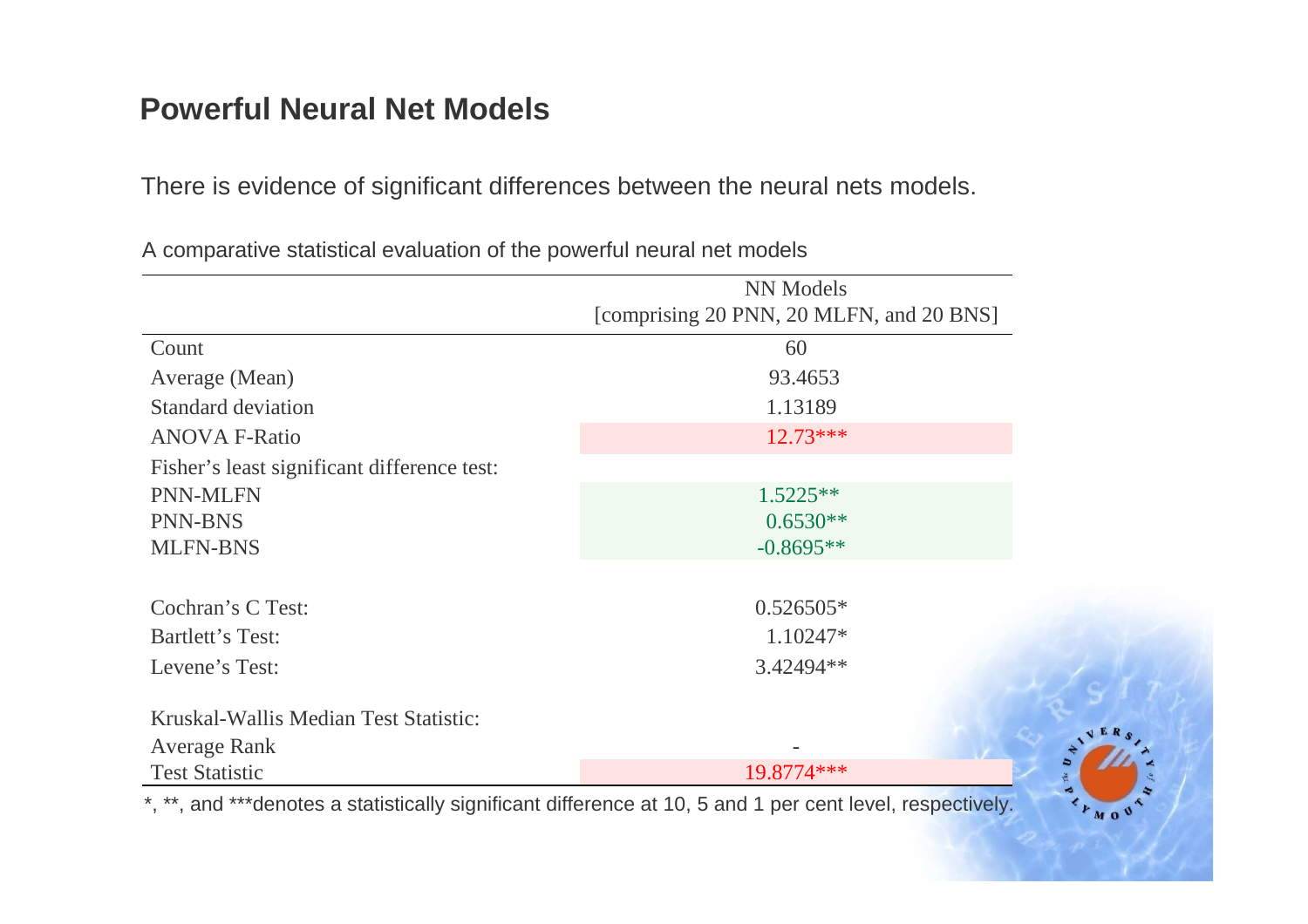# **Conclusion and Area of Future Research**

- This study presents an evaluation of personal loans to help strengthen the credit risk evaluation process in the Egyptian banking sector using four credit scoring statistical techniques:DA, PA, LR, and NNs.
- • As to the ranking of the models using the highest average correct classification rate, PNN<sub>7</sub> had the lowest misclassification cost amongst all selected  $_7$  is preferred. This model also models.
- • Although when the analysis was extended to all powerful NN trials, the ranking changed and  $BNS_{19}$ -MLFN-5N was chosen according to the lowest misclassification cost.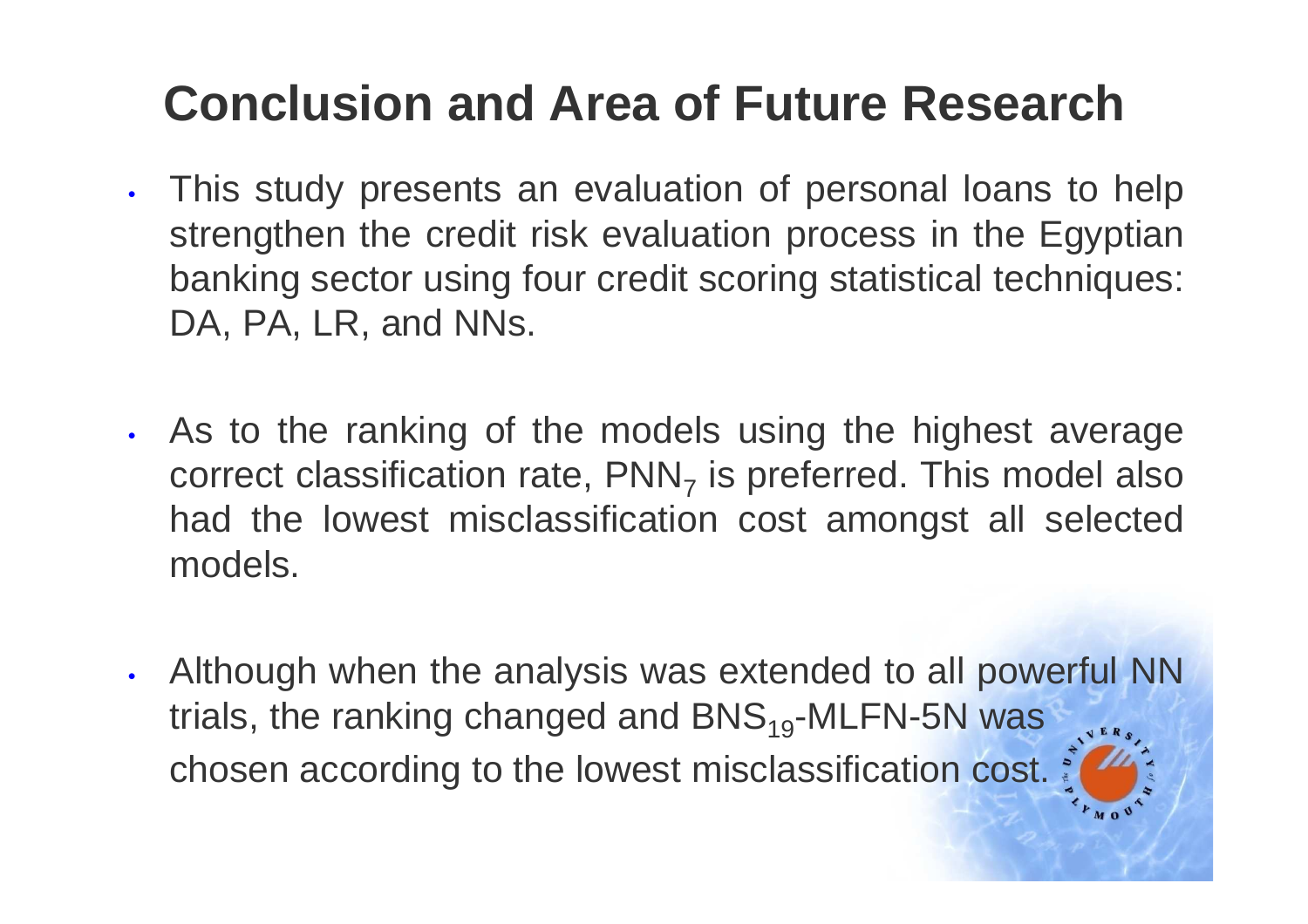### **Conclusion continued**

- • Results so far have revealed that NNs models gave a better average correct classification rate than the conventional techniques.
- Future studies should aim to use other advanced statistical scoring techniques, such as genetic algorithms, besides the neural nets and traditional scoring models which were used in the current paper, and perhaps integrated with other techniques, such as fuzzy discriminant analysis.
- In addition to this, the plan is to collect more data and employ more variables that might increase the accuracies of the scoring models. Finally, future research would use more than one bank's data-set.